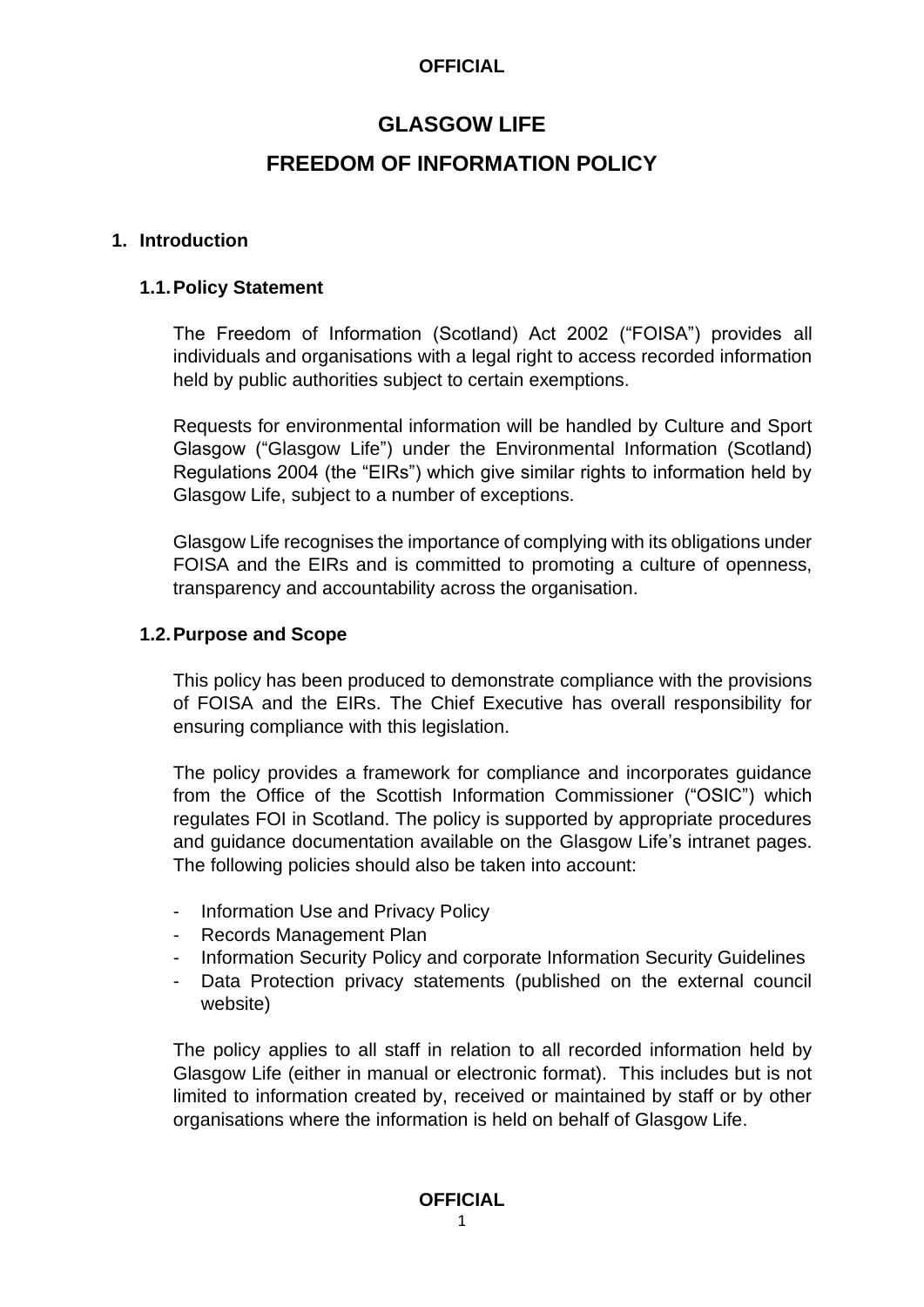Glasgow Life also publishes responses to Freedom of Information requests via a Disclosure Log. We aim to publish this information here if there is a substantial public interest in disclosure of the information. For example, if it relates to our decision-making processes around high-profile issues or the spending of public funds.

For personal data reasons we cannot publish any requests that would identify an individual. For example if an applicant has made a request in relation to correspondence on their complaint file.

The Disclosure Log can be viewed at:

<https://www.glasgowlife.org.uk/glasgow-life-disclosure-log>

#### **2. Publication Scheme**

Section 23 of FOISA requires all public authorities to adopt and maintain a publication scheme. Publication schemes are intended to make it easier for members of the public to locate and access information.

Glasgow Life has adopted the 'Model Publication Scheme' which is the standard publication scheme approved by the Scottish Information Commissioner.

The Publication Scheme sets out:

- the categories of information that Glasgow Life publishes;
- how we publish the information (or how we intend to do so); and
- whether the information is provided free or for a charge.

Glasgow Life also maintains a "Guide to Information" as required by the Model Publication Scheme.

## **3. Requests for Information**

## **3.1 Information Teams**

FOISA provides a right of access to recorded information held by Glasgow Life subject to certain exemptions. Glasgow Life deals with a large number of enquiries that it receives as business as usual requests without treating them formally under FOISA.

It is, however, important that staff are aware that all requests for information received in a 'permanent format' (e.g. in writing or recorded telephone call) are valid requests for information and must be processed by Glasgow Life.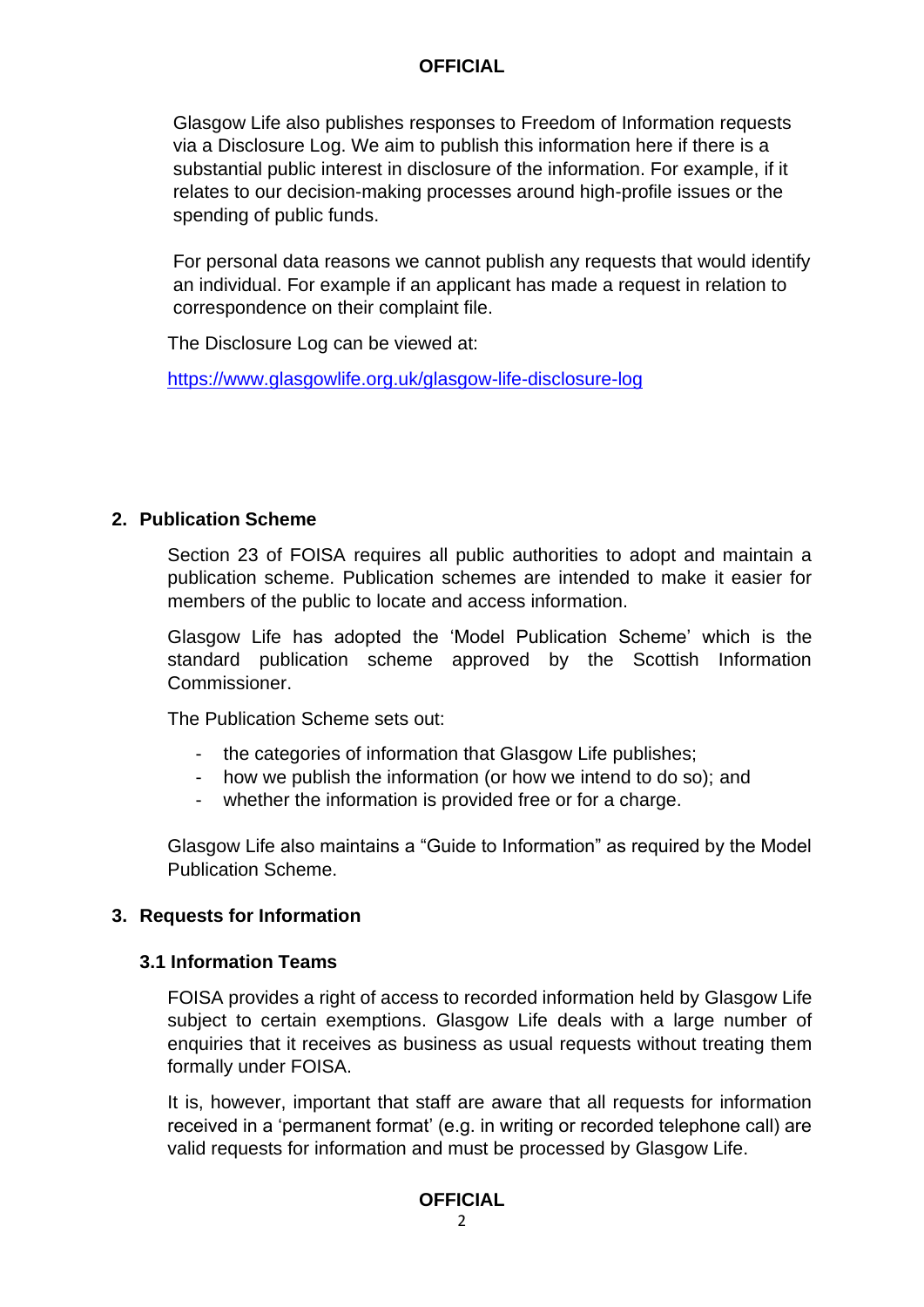Glasgow Life has an internal freedom of information team. This team is responsible for receiving requests from applicants and sending those requests to the Council's Information and Data Protection Team (IDPT) who assist with their processing. The IDPT log each request and then issue them to the relevant Glasgow Life officers. They also assist with the collation of information, the redaction of data and the preparation of response letters. Each request is assigned to a case officer who will process the request from start to finish, working with the information holder within Glasgow Life. All decisions in relation to information requests must be made by Glasgow Life. The responses are issued to applicants by the Glasgow Life freedom of information team.

The majority of FOI requests will be received by Glasgow Life via their own internal team. However, where individual members of staff receive requests for information directly it is important that they forward the request to the Glasgow Life team without delay.

## **3.2 Environmental Information**

Where an individual makes a request for environmental information, Glasgow Lifeis required to process the request in terms of the EIRs. The rules relating to the EIRs vary slightly from requests made under FOISA, for instance, requests do not have to be made in a permanent format i.e. verbal requests will be considered valid. The definition of 'environmental information' is very broad. When a request is initially received by Glasgow Life, an assessment will be made by the teams noted above on whether to treat the request under the EIRs or FOISA. More information and guidance on the EIRs can be found on the Glasgow Life website here:

[https://www.glasgowlife.org.uk/about-us/freedom-of-information](https://www.glasgowlife.org.uk/about-us/freedom-of-information-environmental-information)[environmental-information](https://www.glasgowlife.org.uk/about-us/freedom-of-information-environmental-information)

## **3.3 Time Limits**

FOISA provides that all requests for information must be responded to promptly and within 20 working days. There is no scope within the legislation to extend the statutory timescale.

Where a department has been identified as the relevant information holder in relation to a request that has been received, they will receive a notification containing the details of the FOI request and given a deadline to provide a response to the relevant team.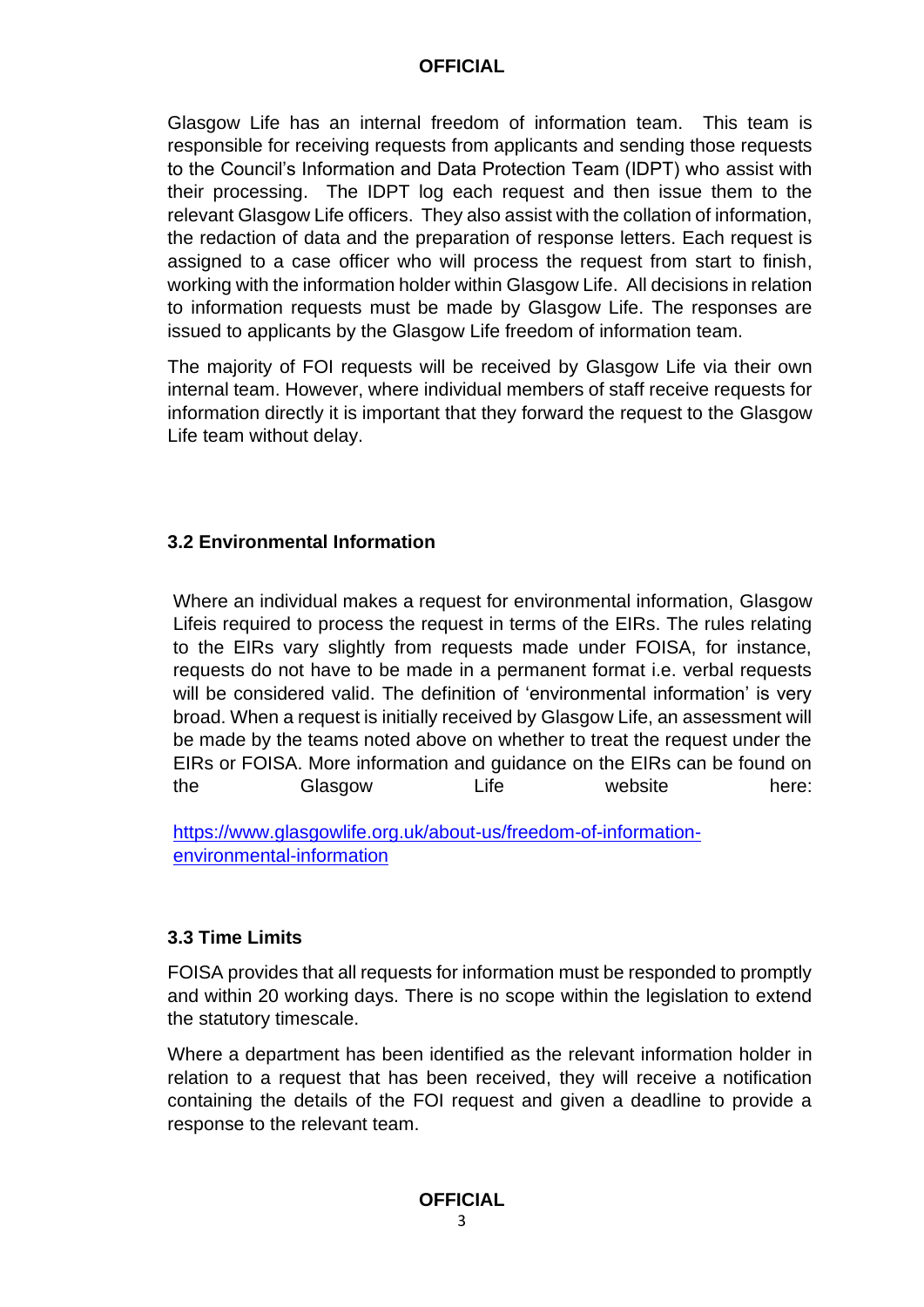Staff should be aware that failure to respond within this period is a breach of the legislation and could leave Glasgow Life open to enforcement action by the Scottish Information Commissioner. If, unusually, staff become aware that we will not be able to comply with the statutory timescale for compliance, we need to inform the applicant of this fact and the reasons for the delay. This should be done within the original timescale for compliance.

There are internal escalation protocols in place to ensure that Glasgow Life responds to information requests on time. Where officers do not respond to the FOI teams within the requested time frames, matters will be escalated to line managers and, in some cases, to relevant Heads of Service and Directors.

It is important that staff understand that whilst FOI may not be part of their normal day to day job, all staff have responsibilities to ensure that Glasgow Life complies with its statutory requirements under FOISA.

#### **3.4 Searching for Information**

On receipt of an information request staff should carry out searches for the information promptly and to the timescales advised in the notification email. Searches must be thorough and cover all potentially relevant records, both electronic and hard copy.

Glasgow Life must be able to evidence what searches were carried out. Staff should, therefore, record the details of the searches at the time to show the date, time, databases/records searched, search criteria used and any other staff involved. Where staff require guidance on carrying out searches they should consult with the assigned case officer within the Information and Data Protection Team and Glasgow Life's guidance on conducting searches which is available on the intranet.

Staff must advise the case officer of the results of the searches even if no information has been identified. Where staff believe it is not necessary to carry out searches the reasons for this must be documented, for example, because they are aware that Glasgow Life does not record the type of information being requested or because it is likely that the cost of complying with the request would exceed the limits set out in FOISA (currently this limit is £600 based on a capped hourly rate of £15 per hour).

#### **3.5 Withholding Information**

Once staff have completed the relevant searches, all information identified as falling within the scope of the request must be provided to the case officer.

The presumption should always be in favour of disclosing information (other than personal data). However, there are many valid reasons where information should not be disclosed. There are various exemptions contained within FOISA that allow Glasgow Life to withhold information that has been requested. In most cases the information should only be withheld if the public interest in withholding the information it is greater than the public interest in disclosing it.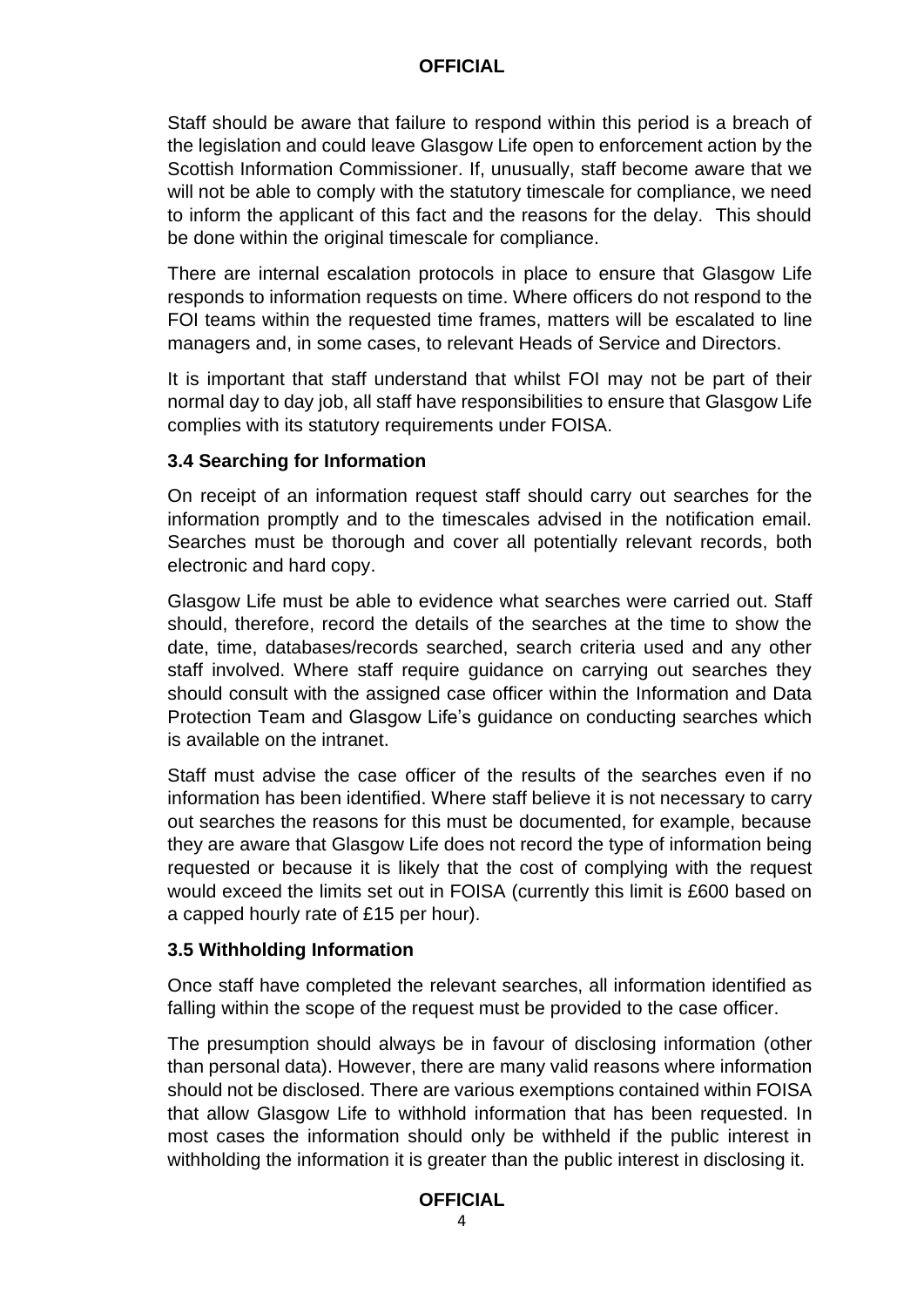Examples of where information can be exempt from disclosure are as follows:

- Information is readily accessible elsewhere e.g. on Glasgow Life's website.
- Information consists of personal data and disclosure would breach the principles contained within data protection law – as noted above, there is no presumption in favour of disclosing personal data.
- Information is subject to a duty of confidentiality.
- Information is intended for future publication within 12 weeks.
- Information, if disclosed, may prejudice the effective conduct of public affairs.
- Information if disclosed, may prejudice the commercial interests of Glasgow Life or another organisation.

The case officer assigned to the request will be able to provide guidance on the exemptions. Where it is considered that the exemptions apply to some of the documentation, staff should use a highlighter pen (or the highlighter tool, if applicable) to mark the information that they consider should not be disclosed. The case officer will apply redactions to the document (i.e. blank out the text in question), where appropriate, using the correct software to ensure that these cannot be undone.

Whilst the Information and Data Protection team can provide guidance on the use of the exemptions, the information holder is responsible for deciding whether information can be released into the public domain through FOI or if an exemption applies which prohibits disclosure.

As above, it is important that all information is provided to the case officer so that it can be saved to the file for audit purposes.

All staff must be aware that, under section 65 of FOISA, it is a criminal offence to conceal, delete, change or destroy information that is the subject of an FOI request.

# **3.6 Duty to Provide Advice and Assistance**

Glasgow Life is required to provide reasonable advice and assistance to individuals requesting information at all stages of a request, for example:

- Where an individual has requested information in a specific format, we should aim to do this (if practical);
- Where the request is not clear, we should work with the individual to clarify what information they are looking for;
- To narrow the scope of a request that is likely to exceed the cost limit;
- Where we do not hold the requested information or an exemption applies, we may be able to provide other information that might be of interest or use to the applicant;
- Where we do not hold the information but we believe another public authority is likely to hold it, we should signpost the applicant to that other authority.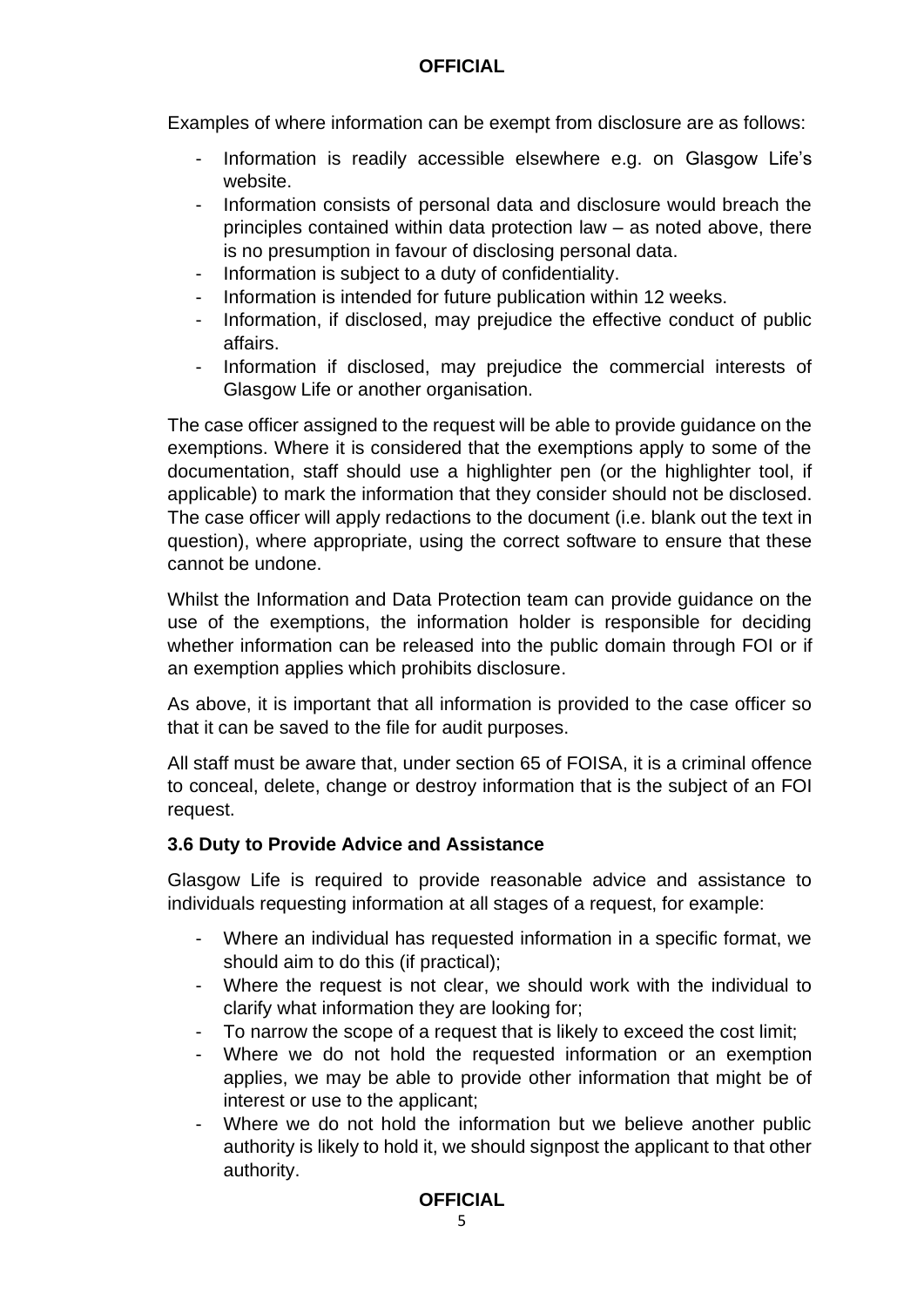# **4. Reviews and Applications to the Scottish Information Commissioner**

## **4.1 Review Procedure**

If an individual is dissatisfied with how we have handled their request for information they can ask for the response to be reviewed. The review can either relate to the substance of the initial response or relate to a procedural matter e.g. where we have failed to provide a response within the statutory timescales.

In accordance with section 20 of FOISA, for a review request to be valid it must:

- be made no later than 40 working days from receipt of the initial response or 40 working days from the last date the response should have been issued if Glasgow Life has failed to respond (Glasgow Lifehas discretion as to whether it will accept a late review request as valid);
- be in writing or another permanent format;
- state the individual's name and address for correspondence (includes email address);
- specify the information request that the review relates to:
- provide reasons why the individual is dissatisfied with the response.

Glasgow Life's initial response letter will always include information on the individual's review and appeal rights. Staff should be aware that if a request is dealt with under business as usual, individuals still have review and appeal rights under FOISA.

To ensure that all reviews are impartial and independent these are carried out on behalf of and approved by the relevant departmental Director. Where a request for review has been made, a full investigation of the initial response will be carried out. This may involve reviewing the initial case file, liaising with the information holder and requesting that further searches are carried out.

The review can either uphold Glasgow Life's initial decision, uphold the initial decision in part or overturn the initial decision. All review responses contain details on the individual's further appeal rights to the Scottish Information Commissioner.

## **4.2 Applications to the Scottish Information Commissioner**

The FOI regime in Scotland is regulated by the Scottish Information Commissioner.

The Commissioner has a wide variety of powers under the FOISA to ensure compliance.

Individuals who are unhappy with how Glasgow Life has dealt with a request for information may, after first seeking an internal review of their request, refer the matter to the Scottish Information Commissioner. The Commissioner will investigate the matter and make a determination as to the action which Glasgow Life should take. This may include a determination as to whether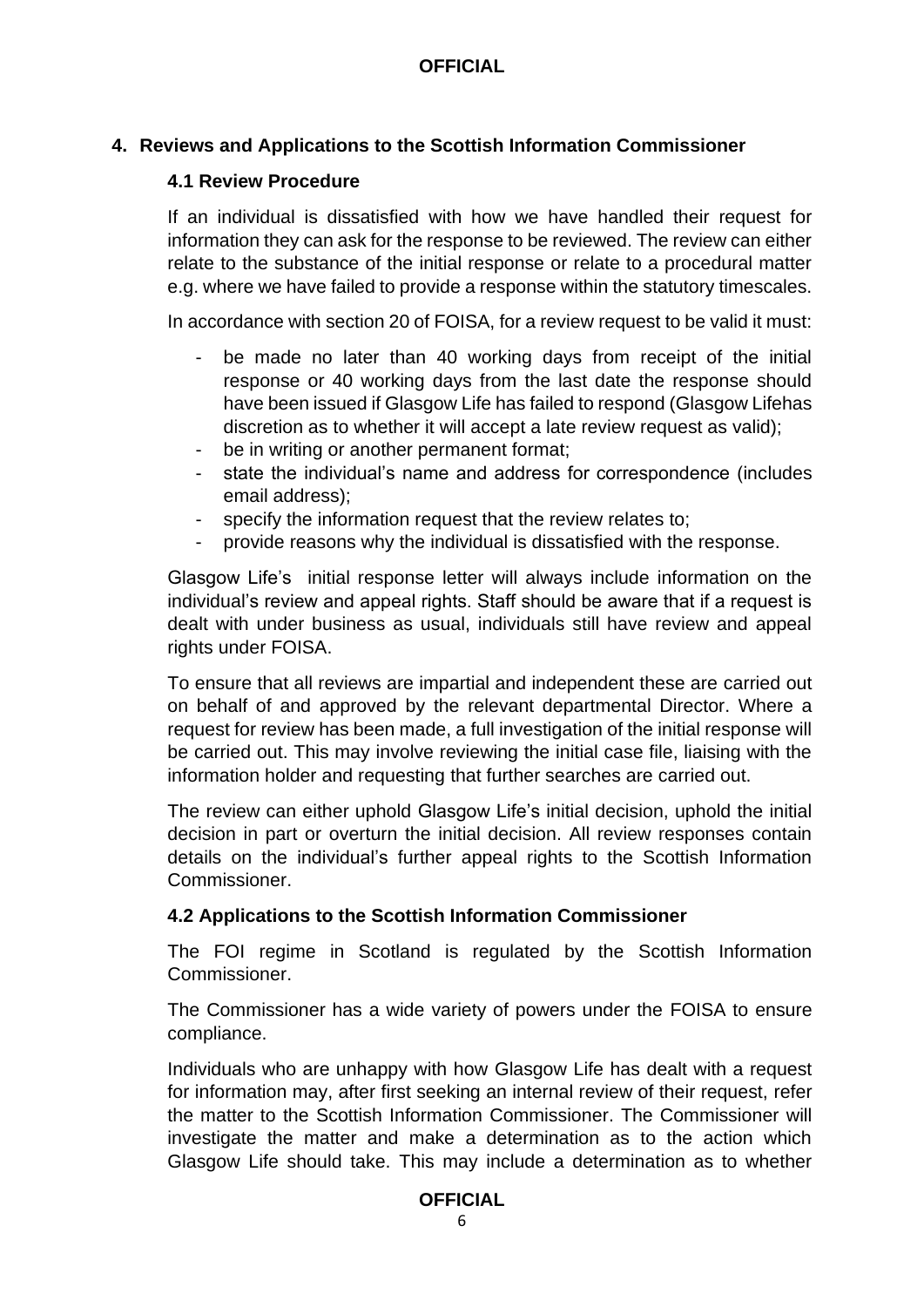information should be disclosed. All Decision Notices issued by the Commissioner are sent to Glasgow Life's Chief Executive and published on the Commissioner's website. Once a Decision Notice has been issued, both Glasgow Life and the individual can make a further appeal to the Court of Session on a point of law only.

The Commissioner also has powers to issue Enforcement Notices to compel public authorities to take steps to comply with a breach of FOISA. If the public authority fails to comply with an Enforcement Notice by the time limit specified it may be referred to the Court of Session and found to be in contempt of Court.

#### **5. Policy Review**

This policy will be reviewed on a regular basis and as required by any new legislative or operational requirements.